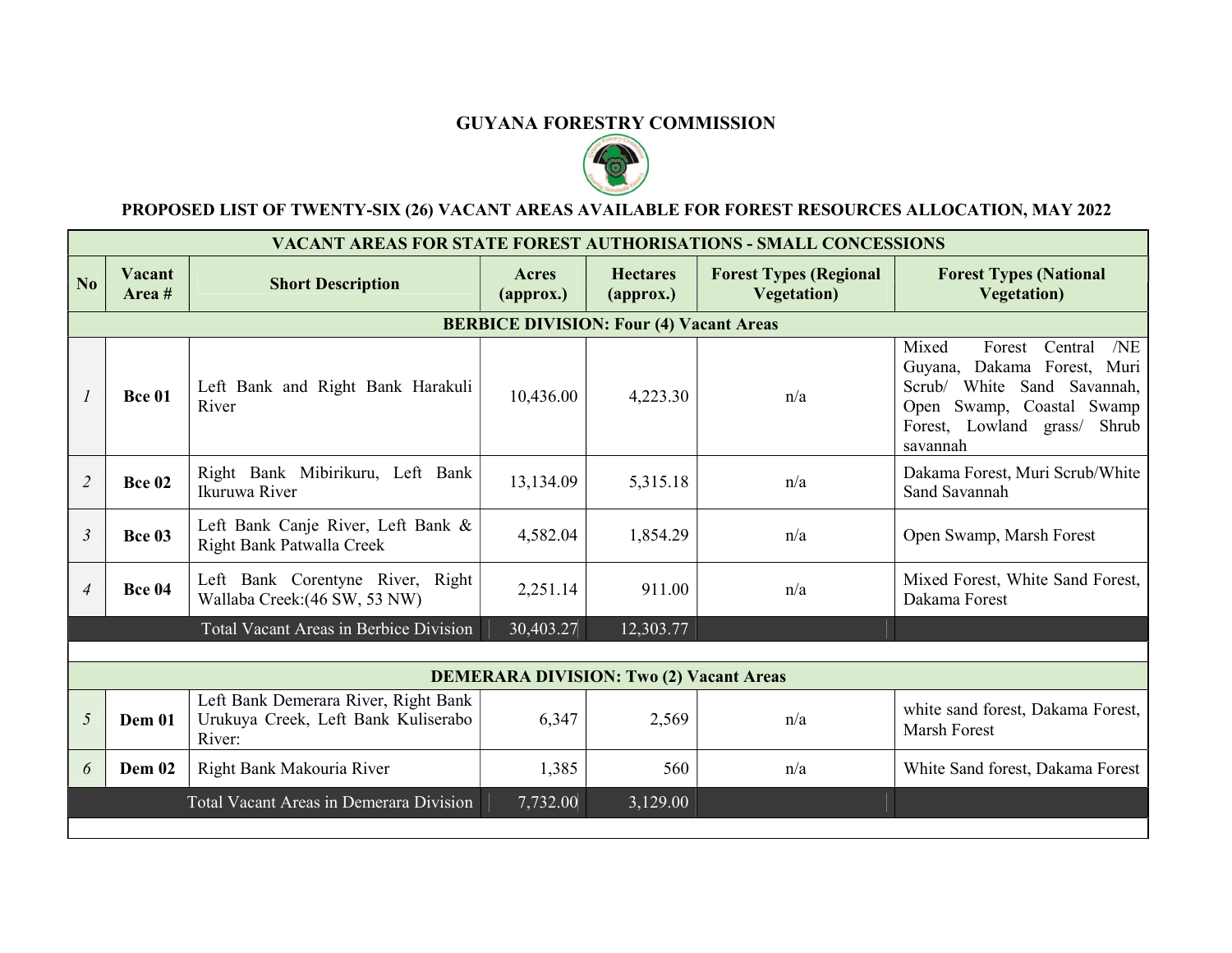| No                                                | Vacant<br>Area $#$ | <b>Short Description</b>                                                                | <b>Acres</b><br>$\left($ approx. $\right)$ | <b>Hectares</b><br>$\left($ approx. $\right)$ | <b>Forest Types (Regional</b><br><b>Vegetation</b> )                                                  | <b>Forest Types (National</b><br><b>Vegetation</b> ) |  |  |
|---------------------------------------------------|--------------------|-----------------------------------------------------------------------------------------|--------------------------------------------|-----------------------------------------------|-------------------------------------------------------------------------------------------------------|------------------------------------------------------|--|--|
| <b>ESSEQUIBO DIVISION: Eight (8) Vacant Areas</b> |                    |                                                                                         |                                            |                                               |                                                                                                       |                                                      |  |  |
| $\overline{7}$                                    | <b>Ess 01</b>      | Right Bank Konawaruk River, Left<br><b>Bank Struggle Creek</b>                          |                                            | 2,614                                         | Mixed forest, undulating<br>to hilly, high hilly                                                      | n/a                                                  |  |  |
| 8                                                 | <b>Ess 02</b>      | Right bank Arunamai River, Buckhall<br><b>Branch Road</b>                               | 3,604                                      | 1,459                                         | forest,<br>Mixed<br>deeply<br>dissected, Mora                                                         | n/a                                                  |  |  |
| 9                                                 | <b>Ess 03</b>      | Right Bank Arunamai River                                                               | 6,954                                      | 2,814                                         | Mixed<br>forest,<br>deeply<br>dissected, Mixed forest,<br>undulating to hilly, Clump<br>Wallaba, Mora | n/a                                                  |  |  |
| 10                                                | <b>Ess 04</b>      | Right Bank Issororo River, Left Bank<br>Kamachara River                                 | 19,996                                     | 8,092                                         | Mixed forest, undulating<br>to hilly, Mora                                                            | n/a                                                  |  |  |
| 11                                                | <b>Ess 05</b>      | Left Bank Pomeroon River:                                                               | 4,954                                      | 2,005                                         | Mixed forest, undulating<br>to hilly, Mora                                                            | n/a                                                  |  |  |
| 12                                                | <b>Ess 06</b>      | Southern Boundary Iwokrama, Right<br>Bank Kuiparu River, Left<br>Bank<br>Rupununi River | 10,000                                     | 4,047                                         | Mixed Forest on Steep<br>Hills/Mixed<br>Forest<br>Central/NE Guyana                                   | n/a                                                  |  |  |
| 13                                                | <b>Ess 07</b>      | Southern Boundary Iwokrama, Right<br>Bank Kuiparu River, Left<br>Bank<br>Rupununi River | 10,000                                     | 4,047                                         | Mixed Forest on Steep<br>Hills/Mixed<br>Forest<br>Central/NE Guyana                                   | n/a                                                  |  |  |
| 14                                                | <b>Ess 08</b>      | Southern Boundary Iwokrama, Right<br>Bank Kuiparu River, Left Bank<br>Rupununi River    | 10,000                                     | 4,047                                         | Mixed Forest on Steep<br>Hills/Mixed<br>Forest<br>Central/NE<br>Guyana/<br>Wallaba Forest             | n/a                                                  |  |  |
|                                                   |                    | Total Vacant Areas in Essequibo Division                                                | 71,967.54                                  | 29,124.35                                     |                                                                                                       |                                                      |  |  |
|                                                   |                    |                                                                                         |                                            |                                               |                                                                                                       |                                                      |  |  |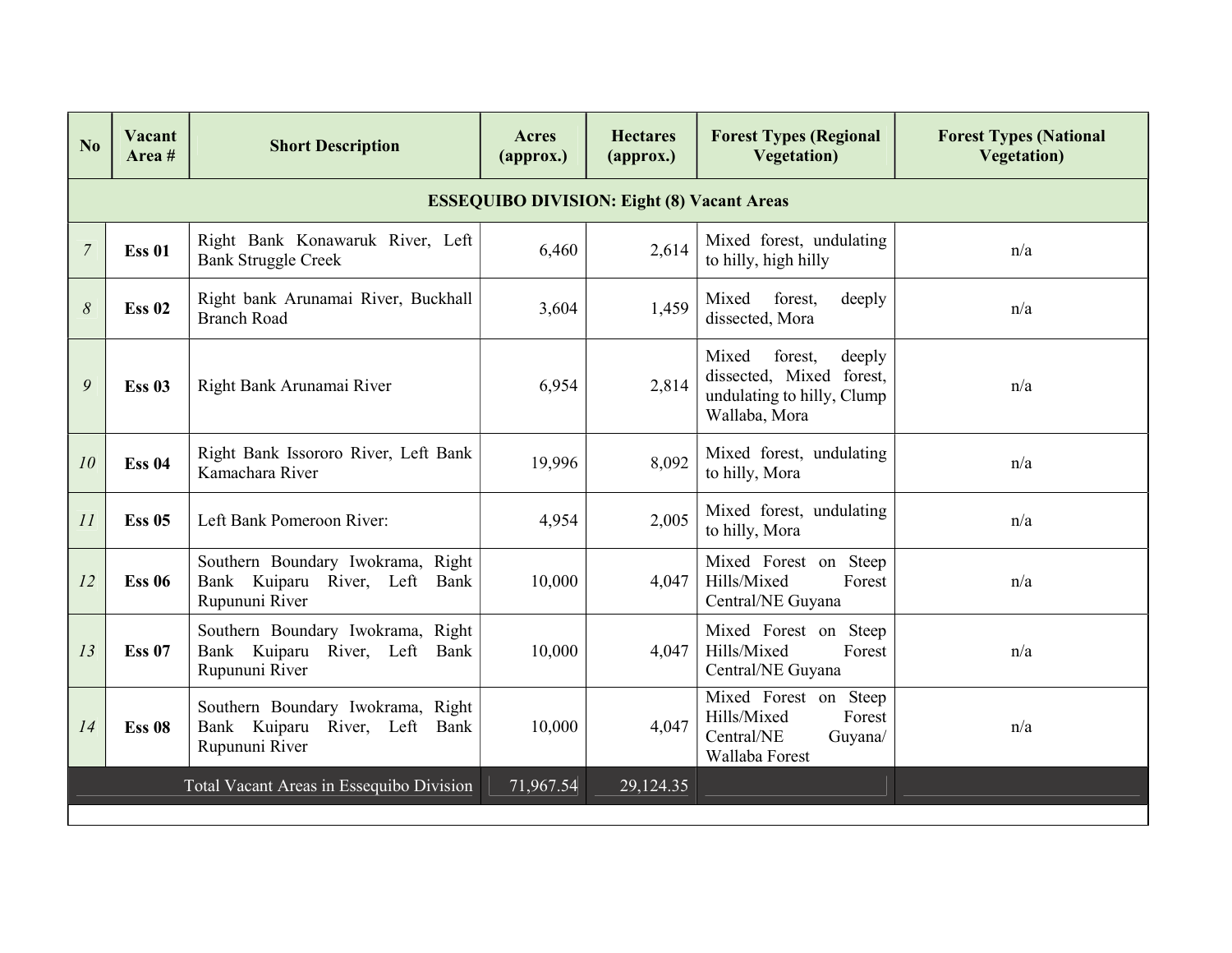| No |                                                      | Vacant Area #                                                                                   | <b>Short Description</b> | Acres (approx.) |                                                             | <b>Hectares</b><br>${\bf (approx.)}$                                                | <b>Forest Types</b><br>(Regional<br><b>Vegetation</b> ) | <b>Forest Types</b><br>(National<br><b>Vegetation</b> ) |  |  |  |
|----|------------------------------------------------------|-------------------------------------------------------------------------------------------------|--------------------------|-----------------|-------------------------------------------------------------|-------------------------------------------------------------------------------------|---------------------------------------------------------|---------------------------------------------------------|--|--|--|
|    | <b>NORTH WEST DIVISION: Twelve (12) Vacant Areas</b> |                                                                                                 |                          |                 |                                                             |                                                                                     |                                                         |                                                         |  |  |  |
| 15 | <b>Nwd 01</b>                                        | Left Bank Yakaparu Creek, Left &<br>Right Bank Manari River                                     |                          | 19,950          | 8,073                                                       | High hills, Mixed Forest,<br>undulating to hilly, Mora,<br>Low swamp                |                                                         | n/a                                                     |  |  |  |
| 16 | <b>Nwd 02</b>                                        | Right Bank Manari River                                                                         |                          | 15,249          | 6,171                                                       | Mixed Forest ,undulating<br>to hilly, Mixed forest,<br>deeply dissected             |                                                         | n/a                                                     |  |  |  |
| 17 | <b>Nwd 03</b>                                        | Left Bank<br>Whanamaparu<br>Venezuela Border                                                    | 20,000                   | 8,094           | Mixed<br>forest,<br>dissected; Mixed<br>undulating to hilly | deeply<br>forest,                                                                   | n/a                                                     |                                                         |  |  |  |
| 18 | <b>Nwd 04</b>                                        | Bank<br>Whanamaparu<br>Left<br>Venezuela Border                                                 | 20,000                   | 8,094           | Mixed<br>forest,<br>dissected; Mixed<br>undulating to hilly | deeply<br>forest,                                                                   | n/a                                                     |                                                         |  |  |  |
| 19 | <b>Nwd 05</b>                                        | Left & Right Bank Whanamaparu River,<br>Venezuela Border                                        | 20,000                   | 8,094           | Mixed forest, undulating<br>to hilly                        |                                                                                     | n/a                                                     |                                                         |  |  |  |
| 20 | <b>Nwd 06</b>                                        | Left Bank Barima River, Venezuela<br>Border                                                     |                          | 20,000          | 8,094                                                       | High hills, Mixed forest,<br>deeply dissected; Mixed<br>forest, undulating to hilly |                                                         | n/a                                                     |  |  |  |
| 21 | <b>Nwd 07</b>                                        | North Western Boundary Barimita<br>Village, Right &Left Bank Kaliaku<br>River, Venezuela Border |                          | 20,000          | 8,094                                                       | Mixed<br>forest,<br>dissected; Mixed forest,<br>undulating to hilly                 | deeply                                                  | n/a                                                     |  |  |  |
| 22 | <b>Nwd 08</b>                                        | Northern<br>Boundary<br>Village, Left Bank Whana River                                          | Barimita                 | 19,821          | 8,021                                                       | Mixed<br>forest,<br>dissected; Mixed forest,<br>undulating to hilly                 | deeply                                                  | n/a                                                     |  |  |  |
| 23 | <b>Nwd 09</b>                                        | Right Bank Whanamaparu River                                                                    |                          | 20,000          | 8,094                                                       | Mixed forest, undulating<br>to hilly                                                |                                                         | n/a                                                     |  |  |  |